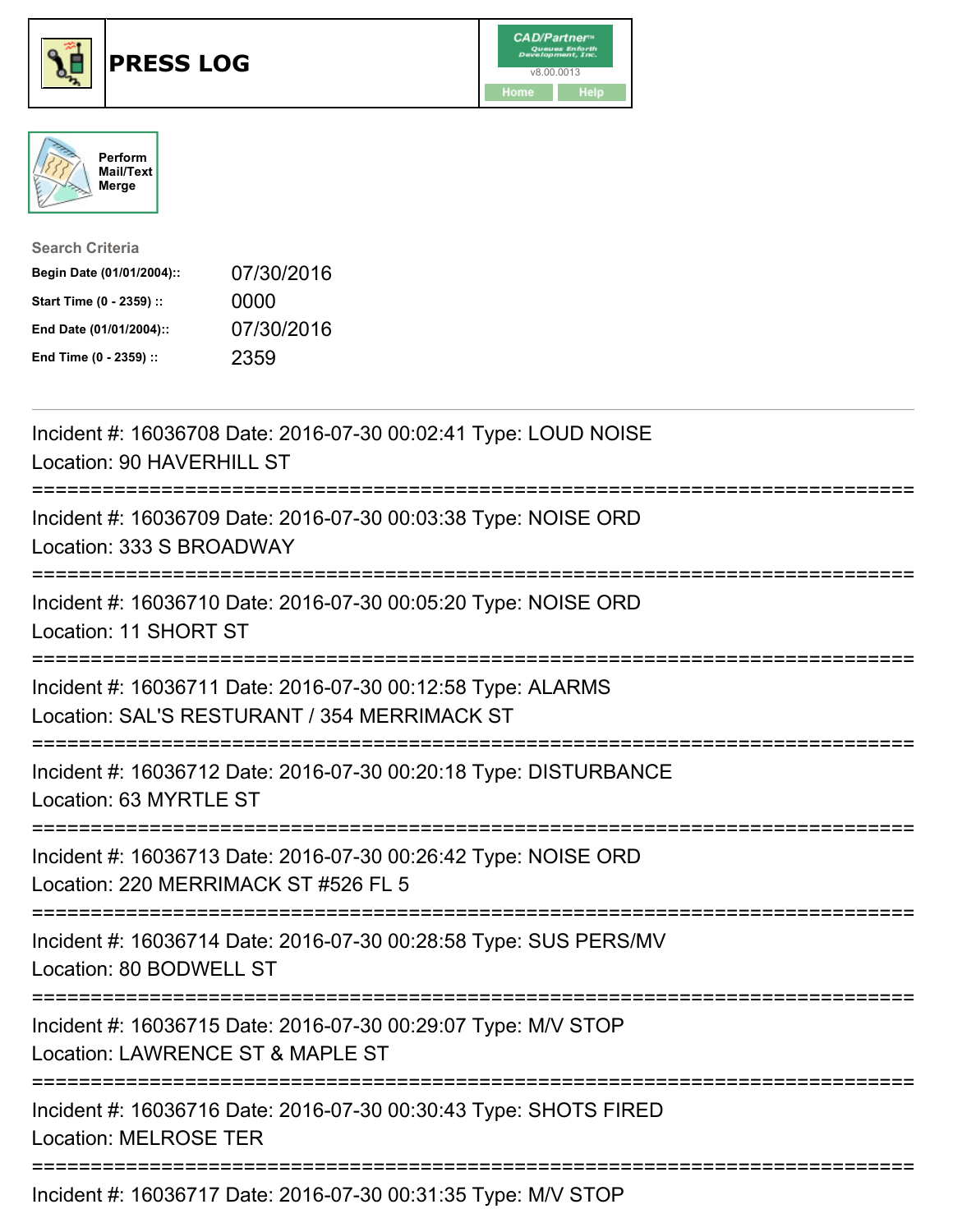Location: ESSEX ST & NEWBURY ST =========================================================================== Incident #: 16036718 Date: 2016-07-30 00:32:58 Type: DRINKING PUBL Location: E HAVERHILL ST & PROSPECT ST =========================================================================== Incident #: 16036719 Date: 2016-07-30 00:46:40 Type: DISTURBANCE Location: 25 TREMONT ST =========================================================================== Incident #: 16036720 Date: 2016-07-30 00:51:02 Type: NOISE ORD Location: PLEASANT ST & WOODLAND ST =========================================================================== Incident #: 16036721 Date: 2016-07-30 01:05:16 Type: NOISE ORD Location: FARNHAM ST & FOSTER ST =========================================================================== Incident #: 16036722 Date: 2016-07-30 01:09:47 Type: M/V STOP Location: CEDAR ST & HAMPSHIRE ST =========================================================================== Incident #: 16036723 Date: 2016-07-30 01:17:21 Type: NOISE ORD Location: BOSTON HOOKAH / 248 BROADWAY =========================================================================== Incident #: 16036724 Date: 2016-07-30 01:28:13 Type: M/V STOP Location: WHITE ST =========================================================================== Incident #: 16036725 Date: 2016-07-30 01:31:16 Type: MAL DAMAGE Location: AMESBURY ST & CANAL ST =========================================================================== Incident #: 16036726 Date: 2016-07-30 01:37:08 Type: NOISE ORD Location: 8 ALDEN CT =========================================================================== Incident #: 16036727 Date: 2016-07-30 01:39:22 Type: A&B D/W PAST Location: BOYS + GIRLS CLUB / 136 WATER ST =========================================================================== Incident #: 16036728 Date: 2016-07-30 01:47:45 Type: NOISE ORD Location: FOWLER ST & SYLVESTER ST =========================================================================== Incident #: 16036729 Date: 2016-07-30 01:50:50 Type: NOISE ORD Location: 103 BAILEY ST =========================================================================== Incident #: 16036730 Date: 2016-07-30 01:57:21 Type: NOISE ORD Location: 9 PROSPECT CT FL 1 =========================================================================== Incident #: 16036731 Date: 2016-07-30 02:16:38 Type: A&B PAST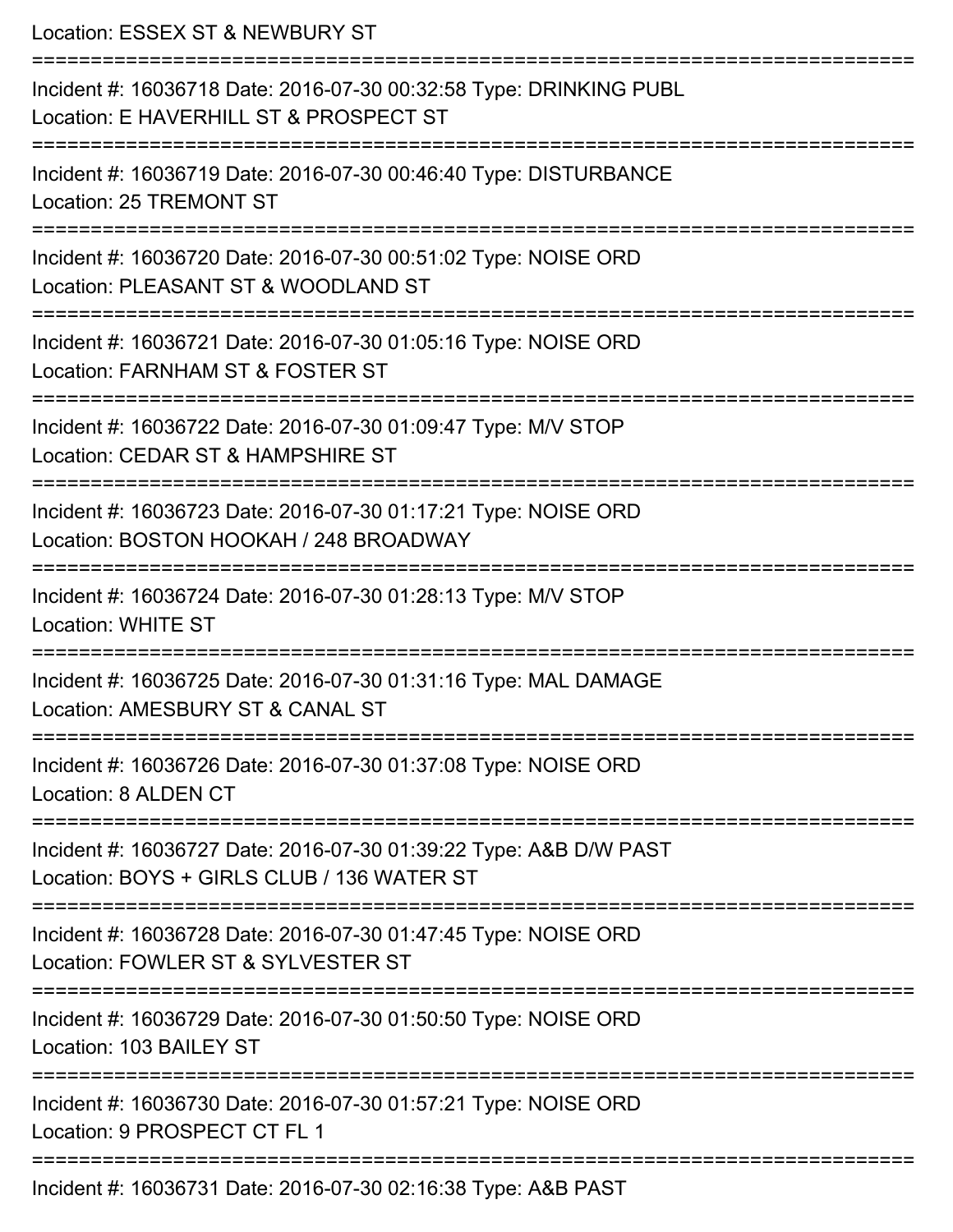| Incident #: 16036732 Date: 2016-07-30 02:20:21 Type: NOISE ORD<br>Location: 45 PLEASANT ST                               |
|--------------------------------------------------------------------------------------------------------------------------|
| Incident #: 16036733 Date: 2016-07-30 02:20:49 Type: TOW/REPOSSED<br>Location: 248 BROADWAY                              |
| Incident #: 16036734 Date: 2016-07-30 02:29:48 Type: AUTO ACC/PI<br>Location: 57 ERVING AV                               |
| Incident #: 16036735 Date: 2016-07-30 02:31:51 Type: ALARMS<br>Location: CENTRAL CATHOLIC HIGH SCHOOL / 300 HAMPSHIRE ST |
| Incident #: 16036736 Date: 2016-07-30 02:35:32 Type: NOISE ORD<br>Location: 103 BAILEY ST                                |
| Incident #: 16036737 Date: 2016-07-30 02:40:22 Type: AUTO ACC/NO PI<br>Location: BROADWAY & HAVERHILL ST                 |
| Incident #: 16036738 Date: 2016-07-30 02:43:20 Type: HOME INVASION<br>Location: 9 BUNKERHILL ST FL 3                     |
| Incident #: 16036739 Date: 2016-07-30 02:44:54 Type: FIGHT<br>Location: SAM'S FOOD STORE / 389 BROADWAY                  |
| Incident #: 16036740 Date: 2016-07-30 02:50:04 Type: NOISE ORD<br>Location: 122 MYRTLE ST #1                             |
| Incident #: 16036741 Date: 2016-07-30 02:52:11 Type: ALARMS<br>Location: GUILMETTE SCHOOL / 80 BODWELL ST                |
| Incident #: 16036742 Date: 2016-07-30 02:52:54 Type: SHOTS FIRED<br>Location: 13 THORNTON AV                             |
| Incident #: 16036743 Date: 2016-07-30 03:05:54 Type: THREATS<br>Location: 24 ROBINSON CT                                 |
| Incident #: 16036744 Date: 2016-07-30 03:14:14 Type: INVEST CONT<br>Location: 288 JACKSON ST #1                          |
| Incident #: 16036745 Date: 2016-07-30 03:24:12 Type: BUILDING CHK                                                        |

Location: BOAT RAMP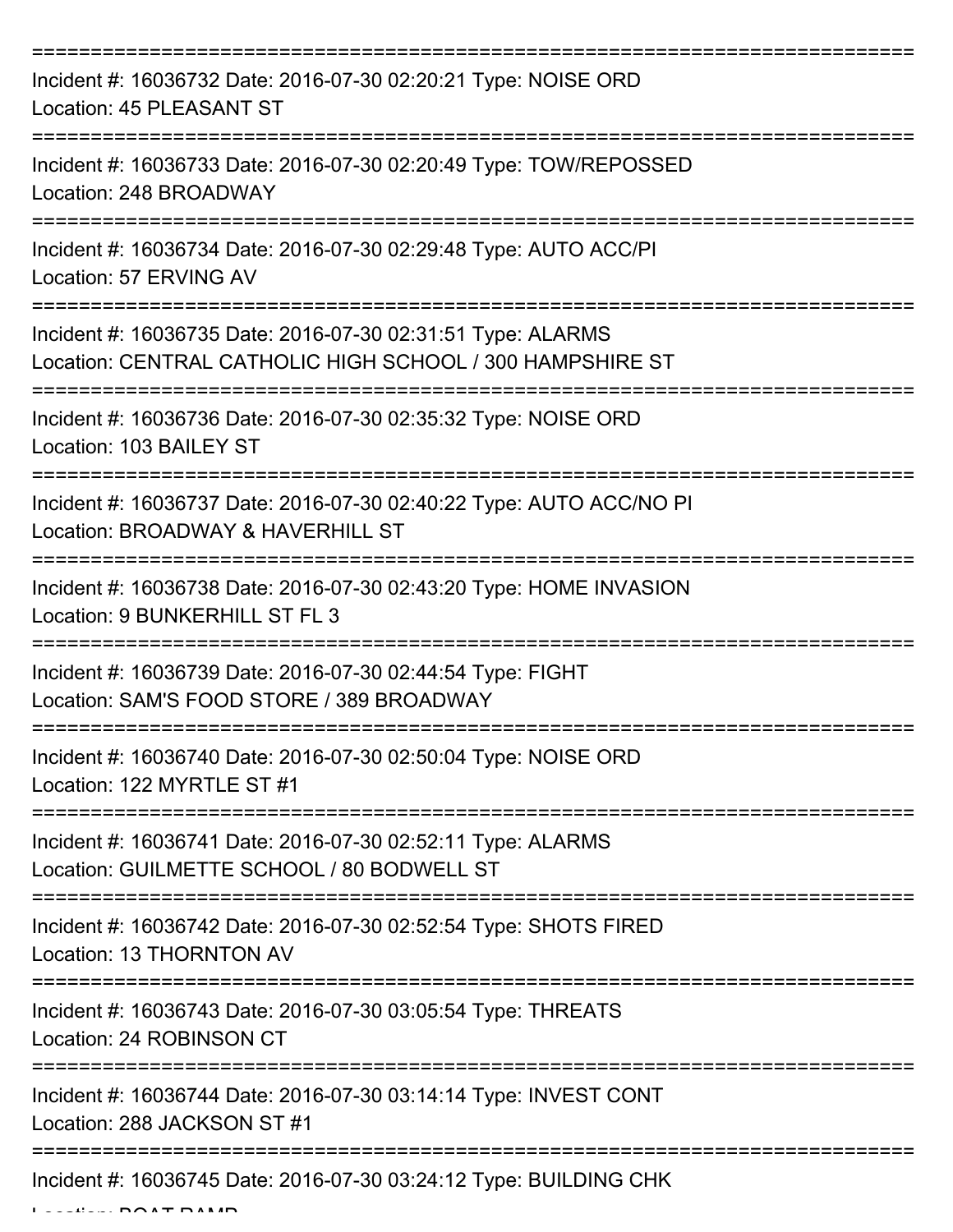| Incident #: 16036746 Date: 2016-07-30 03:28:51 Type: SUS PERS/MV<br>Location: 5 HAVERHILL ST                           |
|------------------------------------------------------------------------------------------------------------------------|
| Incident #: 16036747 Date: 2016-07-30 04:06:27 Type: M/V STOP<br>Location: ALDER ST & LAWRENCE ST                      |
| Incident #: 16036748 Date: 2016-07-30 04:10:47 Type: NOISE ORD<br>Location: DURSO AV & MARLBORO ST                     |
| Incident #: 16036749 Date: 2016-07-30 04:38:53 Type: SHOTS FIRED<br>Location: MELROSE ST & WATER ST                    |
| Incident #: 16036750 Date: 2016-07-30 04:39:07 Type: WOMAN DOWN<br>Location: IN ALLEY / 61 BRADFORD ST                 |
| Incident #: 16036751 Date: 2016-07-30 05:09:05 Type: M/V STOP<br>Location: 136 WATER ST                                |
| Incident #: 16036752 Date: 2016-07-30 05:10:26 Type: DISTURBANCE<br>Location: 40 PERRY AV                              |
| Incident #: 16036753 Date: 2016-07-30 05:11:13 Type: SUS PERS/MV<br>Location: NIGHTINGALE CT & WATER ST                |
| Incident #: 16036754 Date: 2016-07-30 05:20:20 Type: ALARMS<br>Location: NEW ENGLAND CONF UNITED METHOD / 276 ESSEX ST |
| Incident #: 16036756 Date: 2016-07-30 05:21:00 Type: M/V STOP<br>Location: 46 PERRY AV                                 |
| Incident #: 16036755 Date: 2016-07-30 05:21:03 Type: DISTURBANCE<br>Location: WEST ST PARK / 150 WEST ST               |
| Incident #: 16036757 Date: 2016-07-30 05:45:09 Type: NOISE ORD<br>Location: 118 WALNUT ST                              |
| Incident #: 16036758 Date: 2016-07-30 05:59:51 Type: ALARMS<br>Location: PARTHUM SCHOOL / 255 E HAVERHILL ST           |
| Incident #: 16036759 Date: 2016-07-30 06:06:43 Type: DOMESTIC/PAST                                                     |

Location: 72 MADDI E AV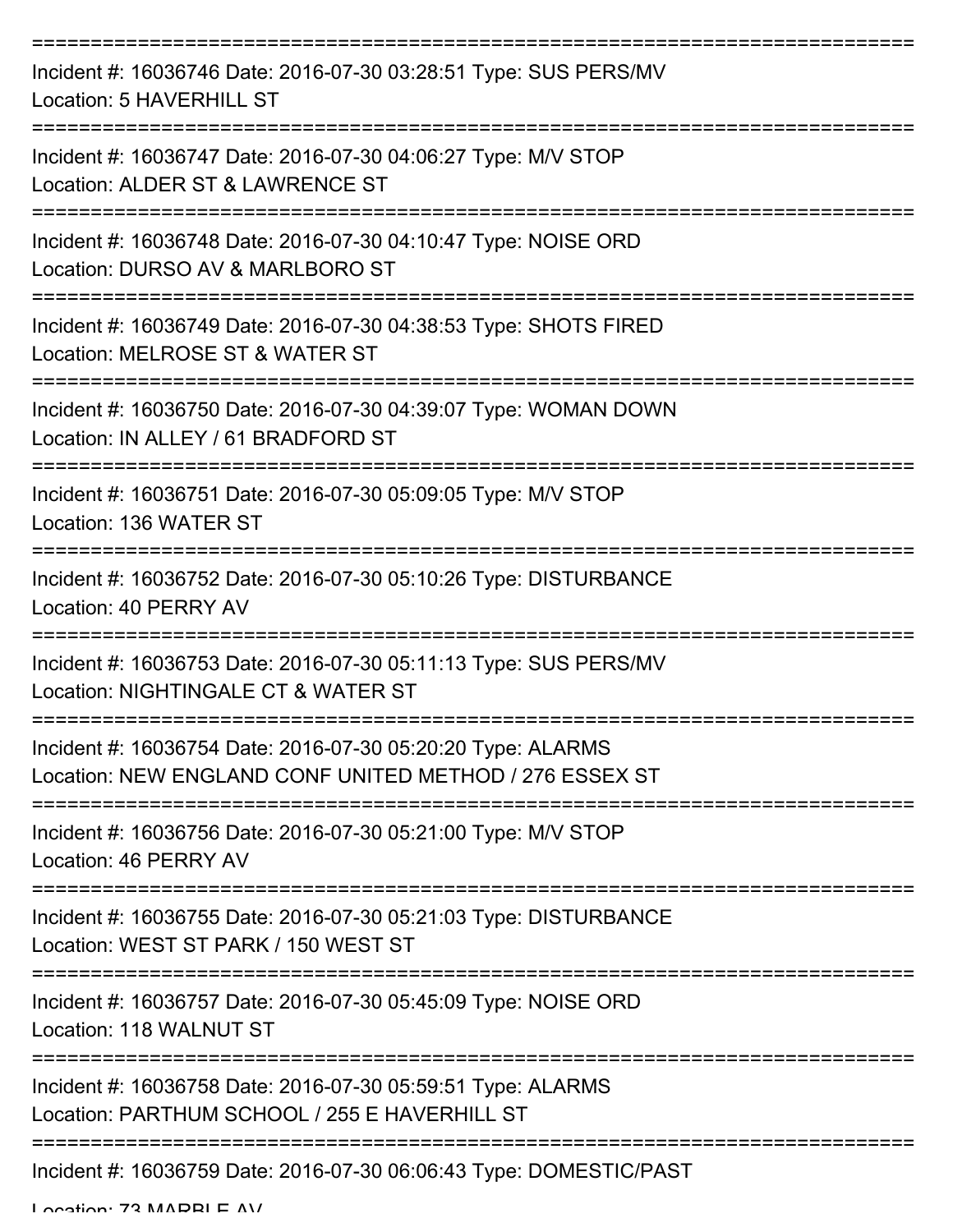| Incident #: 16036760 Date: 2016-07-30 06:35:30 Type: ALARMS<br>Location: UNITED METHODIST CHURCH / 201 HAVERHILL ST                   |
|---------------------------------------------------------------------------------------------------------------------------------------|
| Incident #: 16036761 Date: 2016-07-30 06:40:15 Type: DISTURBANCE<br>Location: MCDONALDS / 50 BROADWAY                                 |
| Incident #: 16036762 Date: 2016-07-30 07:14:56 Type: HIT & RUN M/V<br>Location: COMMONWEALTH DR & MARSTON ST<br>===================== |
| Incident #: 16036763 Date: 2016-07-30 07:19:56 Type: MAL DAMAGE<br>Location: 13 THORNTON AV                                           |
| Incident #: 16036764 Date: 2016-07-30 07:22:05 Type: M/V STOP<br>Location: MERRIMACK ST & PARKER ST                                   |
| Incident #: 16036765 Date: 2016-07-30 07:23:57 Type: M/V STOP<br>Location: S BROADWAY                                                 |
| Incident #: 16036766 Date: 2016-07-30 07:24:46 Type: M/V STOP<br>Location: MERRIMACK ST & PARKER ST                                   |
| Incident #: 16036767 Date: 2016-07-30 07:33:08 Type: M/V STOP<br>Location: 6 ROWE ST                                                  |
| Incident #: 16036768 Date: 2016-07-30 07:34:11 Type: M/V STOP<br>Location: ANDOVER ST & WINTHROP AV                                   |
| Incident #: 16036769 Date: 2016-07-30 07:35:09 Type: M/V STOP<br>Location: BRADFORD ST & BROADWAY                                     |
| Incident #: 16036770 Date: 2016-07-30 07:36:07 Type: M/V STOP<br>Location: 414 COMMON ST                                              |
| ----------------<br>Incident #: 16036771 Date: 2016-07-30 07:39:34 Type: M/V STOP<br>Location: HAMPSHIRE ST & LOWELL ST               |
| Incident #: 16036772 Date: 2016-07-30 07:51:24 Type: M/V STOP<br>Location: COMMON ST & HAMPSHIRE ST                                   |
| Incident #: 16036773 Date: 2016-07-30 08:11:07 Type: M/V STOP<br>Location: HAMPSHIRE ST & LOWELL ST                                   |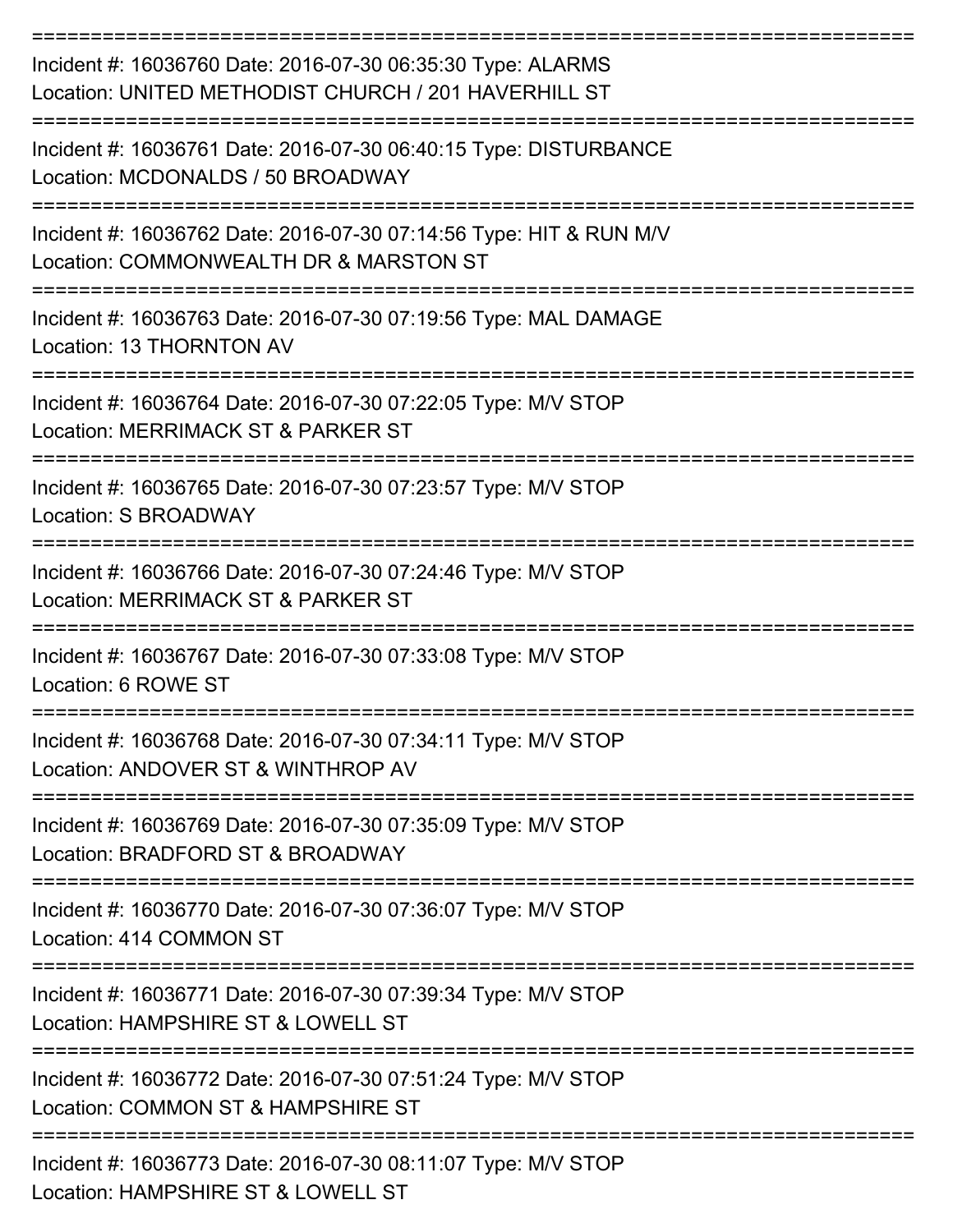| Incident #: 16036774 Date: 2016-07-30 08:18:57 Type: ALARMS<br>Location: 280 HAVERHILL ST                                    |
|------------------------------------------------------------------------------------------------------------------------------|
| Incident #: 16036775 Date: 2016-07-30 08:21:45 Type: STOL/MV/PAS<br>Location: MELVIN ST & WINTER ST                          |
| Incident #: 16036776 Date: 2016-07-30 08:24:41 Type: M/V STOP<br>Location: 414 COMMON ST                                     |
| ================================<br>Incident #: 16036777 Date: 2016-07-30 08:54:11 Type: HARASSMENT<br>Location: 4 PLISCH WY |
| Incident #: 16036778 Date: 2016-07-30 08:54:44 Type: CK WELL BEING<br>Location: 475 BROADWAY #6                              |
| Incident #: 16036779 Date: 2016-07-30 09:02:00 Type: ALARMS<br>Location: 280 MERRIMACK ST FL 2                               |
| Incident #: 16036780 Date: 2016-07-30 09:13:49 Type: PARK & WALK<br>Location: BRADFORD ST & BROADWAY                         |
| Incident #: 16036781 Date: 2016-07-30 09:15:13 Type: HARASSMENT<br>Location: 4 PLISCH WY                                     |
| Incident #: 16036782 Date: 2016-07-30 09:48:12 Type: NOISE ORD<br><b>Location: LINCOLN CT</b>                                |
| Incident #: 16036783 Date: 2016-07-30 10:02:41 Type: PARK & WALK<br>Location: S UNION ST & SPRINGFIELD ST                    |
| Incident #: 16036785 Date: 2016-07-30 10:04:00 Type: SUS PERS/MV<br>Location: 10 WILLOW ST                                   |
| Incident #: 16036784 Date: 2016-07-30 10:04:06 Type: INVEST CONT<br>Location: 16 CORNISH ST                                  |
| Incident #: 16036786 Date: 2016-07-30 10:06:08 Type: PARK & WALK<br>Location: BRADFORD ST & BROADWAY                         |
| Incident #: 16036787 Date: 2016-07-30 10:13:49 Type: MAN DOWN<br>Location: EATON ST & EVERETT ST                             |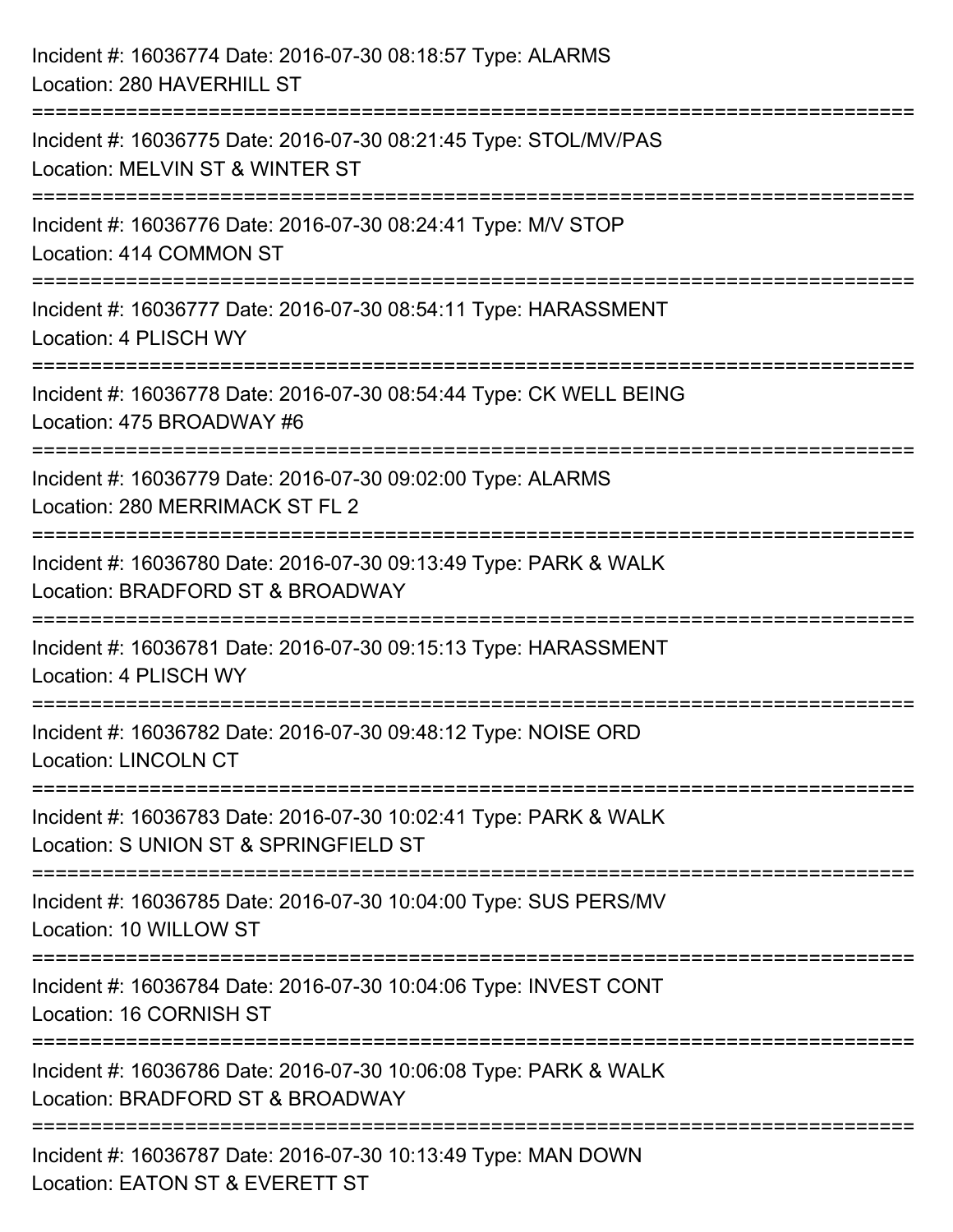Incident #: 16036788 Date: 2016-07-30 10:58:48 Type: ANIMAL COMPL Location: 15 HANLON CT =========================================================================== Incident #: 16036789 Date: 2016-07-30 11:04:07 Type: PARK & WALK Location: BRADFORD ST & BROADWAY =========================================================================== Incident #: 16036790 Date: 2016-07-30 11:13:40 Type: M/V STOP Location: BROADWAY & TREMONT ST =========================================================================== Incident #: 16036792 Date: 2016-07-30 11:20:46 Type: MEDIC SUPPORT Location: LAWRENCE GENERAL HOSPITAL / 1 GENERAL ST =========================================================================== Incident #: 16036791 Date: 2016-07-30 11:21:15 Type: HIT & RUN M/V Location: CORNISH ST & JACKSON ST =========================================================================== Incident #: 16036793 Date: 2016-07-30 11:24:33 Type: M/V STOP Location: BRADFORD ST & BROADWAY =========================================================================== Incident #: 16036794 Date: 2016-07-30 11:28:58 Type: M/V STOP Location: BRADFORD ST & BROADWAY =========================================================================== Incident #: 16036795 Date: 2016-07-30 11:37:10 Type: LOUD NOISE Location: HAFFNERS / PARKER ST =========================================================================== Incident #: 16036796 Date: 2016-07-30 11:39:24 Type: M/V STOP Location: BROADWAY & LOWELL ST =========================================================================== Incident #: 16036797 Date: 2016-07-30 11:42:19 Type: RECOV/STOL/MV Location: EVERETT ST & SANBORN ST =========================================================================== Incident #: 16036798 Date: 2016-07-30 11:52:51 Type: INVESTIGATION Location: 3 PARKER ST =========================================================================== Incident #: 16036799 Date: 2016-07-30 11:56:23 Type: M/V STOP Location: 837SW6 / BROADWAY & LOWELL ST =========================================================================== Incident #: 16036800 Date: 2016-07-30 11:58:51 Type: M/V STOP Location: 77 MYRTLE ST =========================================================================== Incident #: 16036801 Date: 2016-07-30 12:03:59 Type: HIT & RUN M/V Location: 25 SOUTH ST

===========================================================================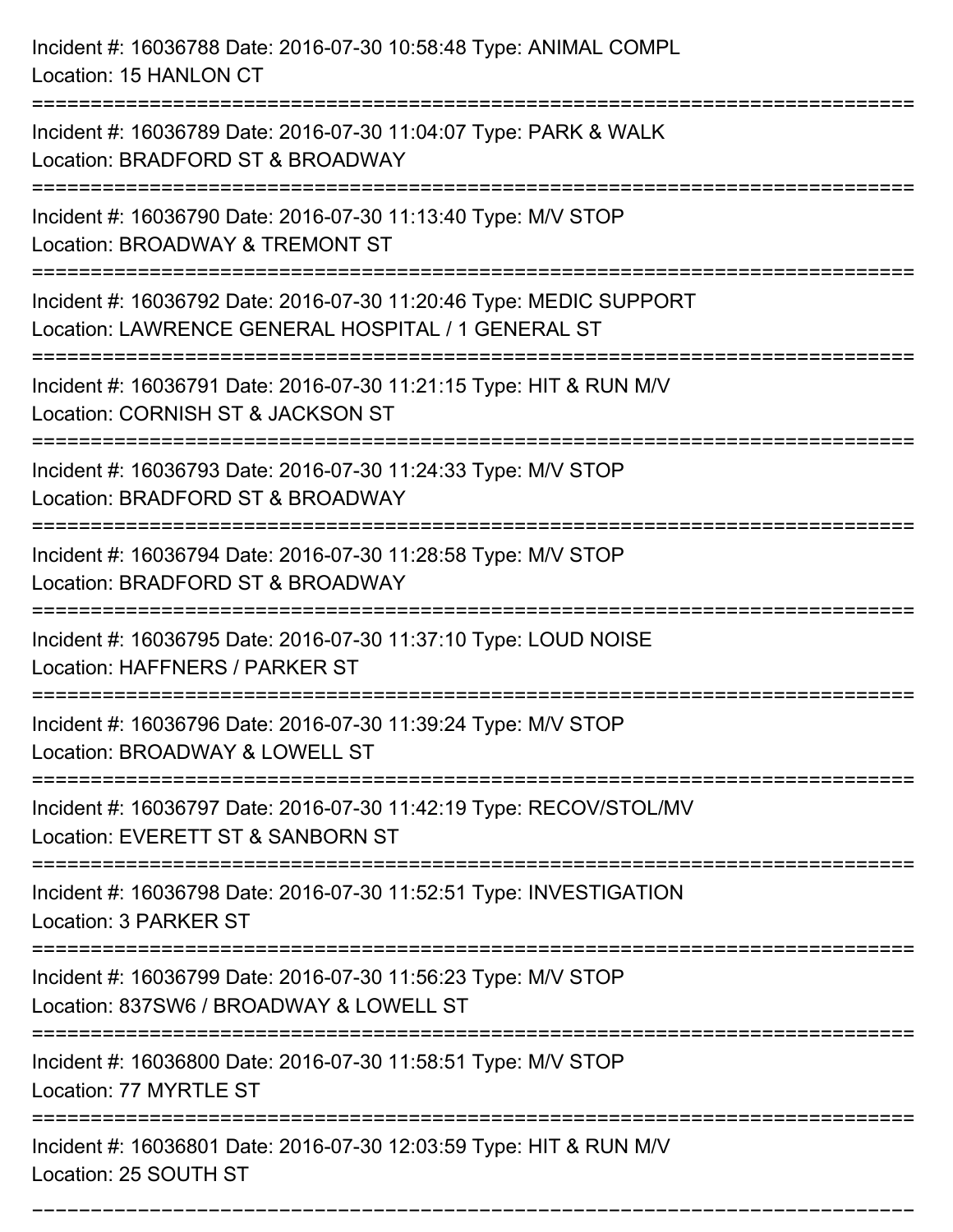| Incident #: 16036803 Date: 2016-07-30 12:07:46 Type: TRESPASSING<br>Location: 205 BROADWAY                        |
|-------------------------------------------------------------------------------------------------------------------|
| Incident #: 16036802 Date: 2016-07-30 12:08:07 Type: NOISE ORD<br>Location: 7 EASTSIDE ST                         |
| Incident #: 16036804 Date: 2016-07-30 12:08:17 Type: HIT & RUN M/V<br>Location: HAVERHILL ST & MARGIN ST          |
| Incident #: 16036805 Date: 2016-07-30 12:11:15 Type: M/V STOP<br>Location: 330 HAVERHILL ST<br>.----------------- |
| Incident #: 16036806 Date: 2016-07-30 12:13:31 Type: M/V STOP<br>Location: 21NW35 / BROADWAY & LOWELL ST          |
| Incident #: 16036807 Date: 2016-07-30 12:14:50 Type: M/V STOP<br>Location: 2DP275 / 53 CROSS ST                   |
| Incident #: 16036809 Date: 2016-07-30 12:17:57 Type: ALARMS<br>Location: 280 MERRIMACK ST FL 2                    |
| Incident #: 16036808 Date: 2016-07-30 12:18:19 Type: AUTO ACC/PI<br>Location: 167 FERRY ST                        |
| Incident #: 16036810 Date: 2016-07-30 12:19:44 Type: LOUD NOISE<br>Location: 48 SARATOGA ST                       |
| Incident #: 16036811 Date: 2016-07-30 12:24:06 Type: M/V STOP<br>Location: AMHERST ST & CASTLE ST                 |
| Incident #: 16036812 Date: 2016-07-30 12:24:30 Type: ALARMS<br>Location: 290 WATER ST                             |
| Incident #: 16036813 Date: 2016-07-30 12:25:04 Type: M/V STOP<br>Location: 280 MERRIMACK ST                       |
| Incident #: 16036814 Date: 2016-07-30 12:38:05 Type: LOUD NOISE<br>Location: 9 BOSTON ST                          |
| Incident #: 16036815 Date: 2016-07-30 12:50:16 Type: M/V STOP<br>Location: 101 SHAWSHEEN RD                       |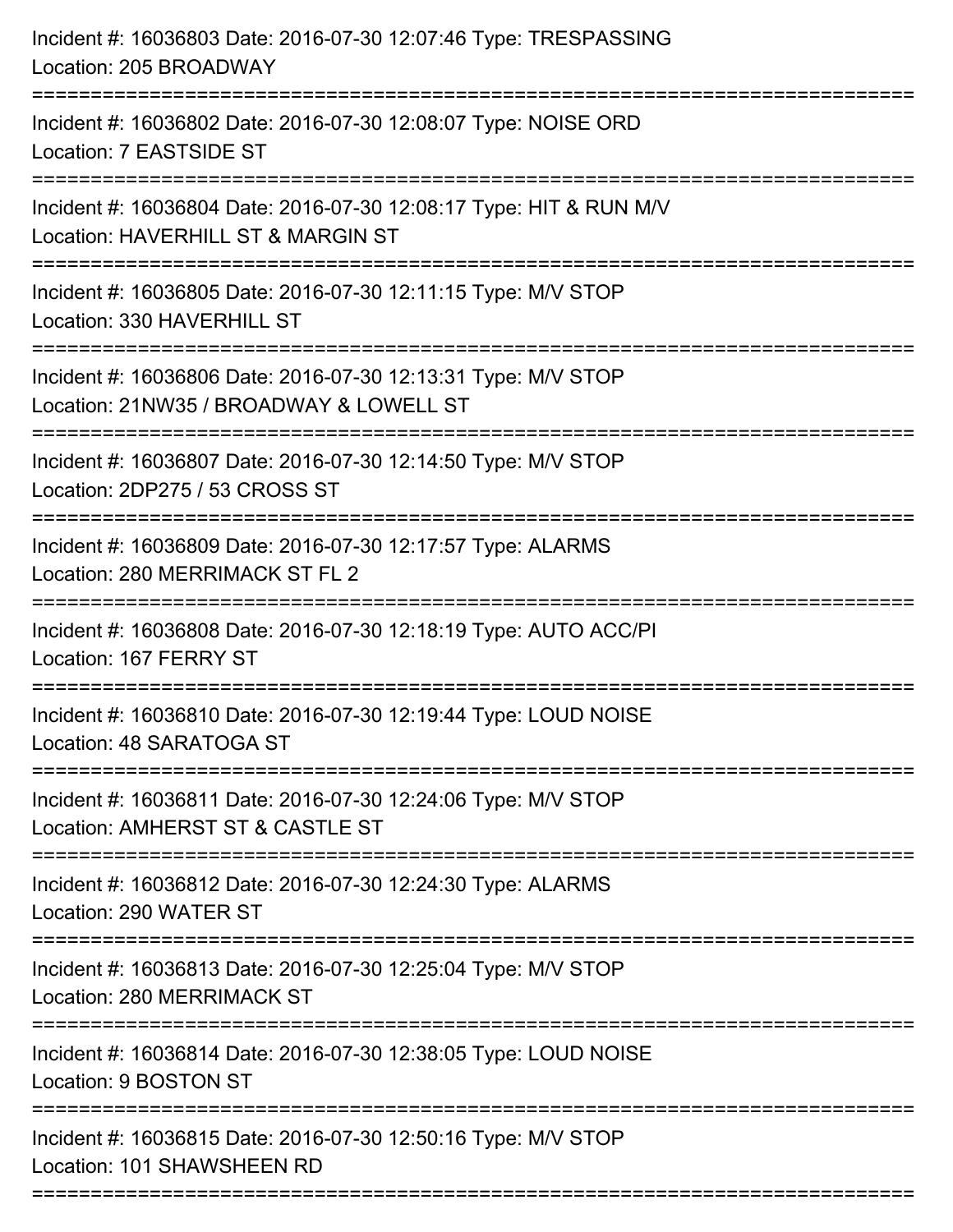Location: 2 MT VERNON TER

| Incident #: 16036817 Date: 2016-07-30 13:06:05 Type: AUTO ACC/UNK PI<br>Location: PARKER ST & SALEM ST                   |
|--------------------------------------------------------------------------------------------------------------------------|
| Incident #: 16036818 Date: 2016-07-30 13:15:21 Type: AUTO ACC/NO PI<br>Location: E HAVERHILL ST & ELM ST                 |
| Incident #: 16036819 Date: 2016-07-30 13:16:32 Type: SHOPLIFTING<br>Location: 205 S BROADWAY                             |
| Incident #: 16036821 Date: 2016-07-30 13:32:54 Type: HIT & RUN M/V<br>Location: LEXINGTON ST & PARK ST                   |
| Incident #: 16036820 Date: 2016-07-30 13:33:11 Type: SEIZED PROP<br>Location: 30 KENDALL ST                              |
| Incident #: 16036822 Date: 2016-07-30 13:59:09 Type: LOUD NOISE<br>Location: 76 PHILLIPS ST                              |
| Incident #: 16036823 Date: 2016-07-30 14:36:48 Type: MV/BLOCKING<br>Location: 129 E HAVERHILL ST                         |
| Incident #: 16036824 Date: 2016-07-30 14:43:12 Type: LOUD NOISE<br>Location: HAFFNERS / null                             |
| Incident #: 16036825 Date: 2016-07-30 14:45:54 Type: HIT & RUN M/V<br>Location: 99 WILLOW ST                             |
| ======================<br>Incident #: 16036826 Date: 2016-07-30 14:50:56 Type: LOUD NOISE<br>Location: 277 WATER ST FL 3 |
| Incident #: 16036827 Date: 2016-07-30 15:02:31 Type: SUS PERS/MV<br>Location: LAWRENCE ST & MAPLE ST                     |
| Incident #: 16036828 Date: 2016-07-30 15:03:00 Type: NOTIFICATION<br>Location: 274 BROADWAY                              |
| Incident #: 16036829 Date: 2016-07-30 15:24:17 Type: FIGHT<br>Location: BIG N' BEEFY / 415 BROADWAY                      |
|                                                                                                                          |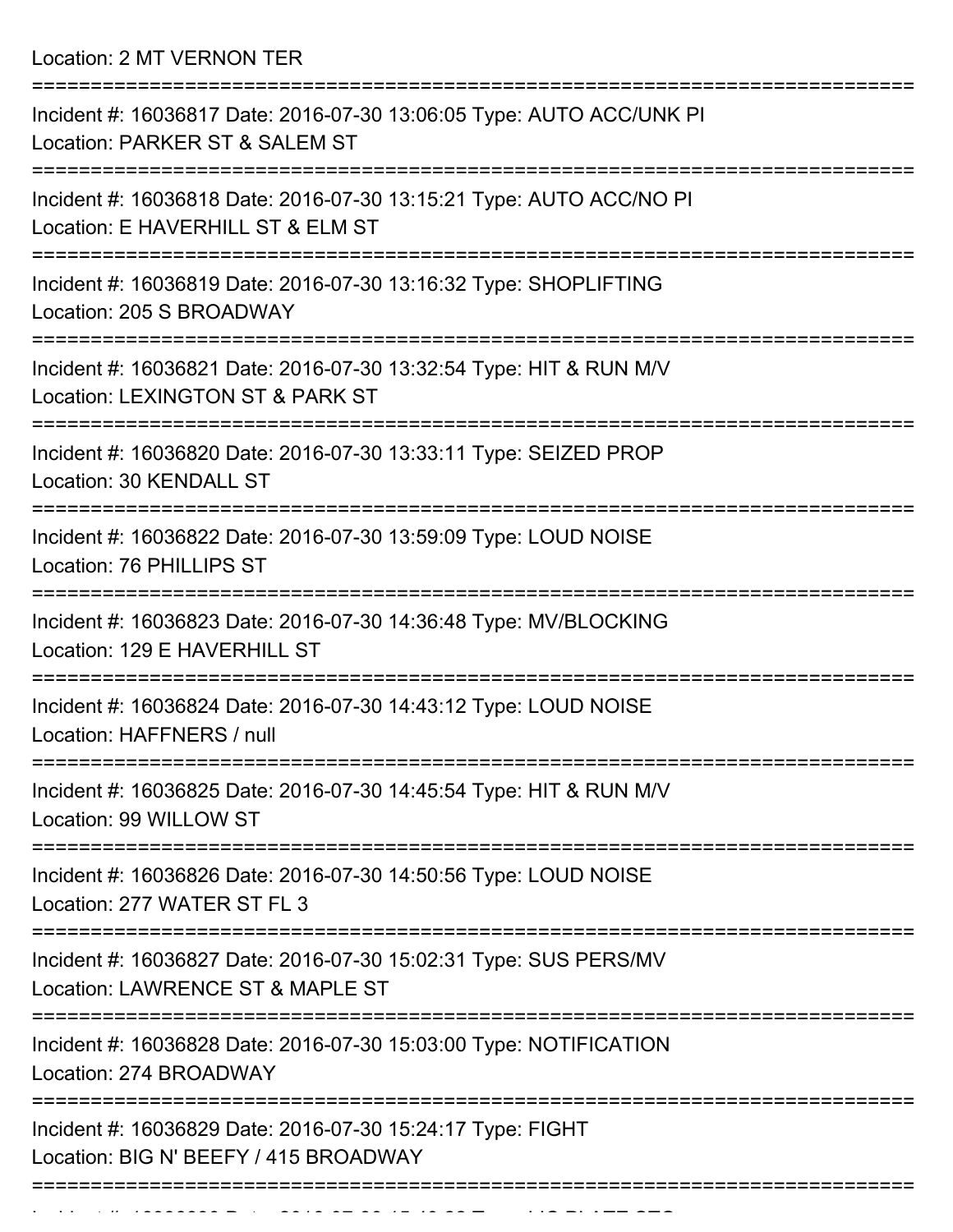Location: 34 NEWTON ST

| Incident #: 16036831 Date: 2016-07-30 15:55:21 Type: M/V STOP<br>Location: BRADFORD ST & BROADWAY             |
|---------------------------------------------------------------------------------------------------------------|
| Incident #: 16036832 Date: 2016-07-30 15:58:50 Type: NOISE ORD<br>Location: 853 ESSEX ST                      |
| Incident #: 16036834 Date: 2016-07-30 16:14:12 Type: DISTURBANCE<br>Location: 339 JACKSON ST                  |
| Incident #: 16036833 Date: 2016-07-30 16:14:14 Type: M/V STOP<br><b>Location: FLORENCE CT</b>                 |
| Incident #: 16036835 Date: 2016-07-30 16:18:27 Type: ALARM/BURG<br>Location: WEATHERBEE SCHOOL / 75 NEWTON ST |
| Incident #: 16036836 Date: 2016-07-30 16:19:51 Type: DISTURBANCE<br>Location: 630 LOWELL ST #2                |
| Incident #: 16036837 Date: 2016-07-30 16:28:30 Type: UNWANTEDGUEST<br>Location: 63 AMES ST                    |
| Incident #: 16036838 Date: 2016-07-30 16:37:34 Type: KEEP PEACE<br>Location: 364 LAWRENCE ST                  |
| Incident #: 16036839 Date: 2016-07-30 16:42:24 Type: LOUD NOISE<br>Location: 621 S UNION ST                   |
| Incident #: 16036840 Date: 2016-07-30 16:44:20 Type: GENERAL SERV<br>Location: 99 FOSTER ST                   |
| Incident #: 16036841 Date: 2016-07-30 17:03:10 Type: AUTO ACC/NO PI<br>Location: BAILEY ST & OSGOOD ST        |
| Incident #: 16036842 Date: 2016-07-30 17:43:03 Type: M/V STOP<br><b>Location: MELROSE ST</b>                  |
| Incident #: 16036843 Date: 2016-07-30 17:47:36 Type: M/V STOP<br>Location: LAWRENCE ST & METHUEN ST           |
|                                                                                                               |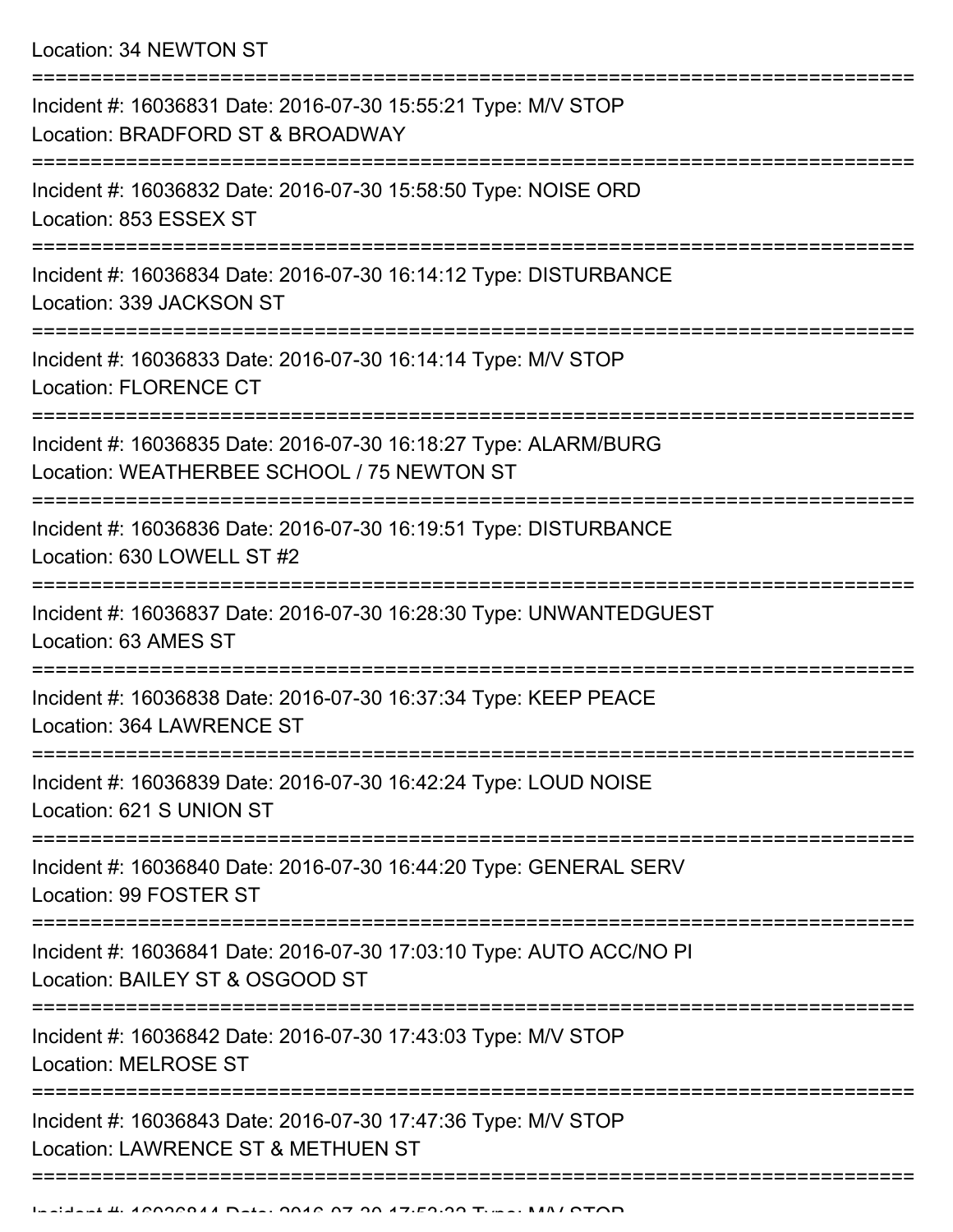Location: 66 SALEM ST

| Incident #: 16036845 Date: 2016-07-30 17:53:49 Type: ALARM/BURG<br>Location: WEATHERBEE SCHOOL / 75 NEWTON ST                                              |
|------------------------------------------------------------------------------------------------------------------------------------------------------------|
| Incident #: 16036846 Date: 2016-07-30 18:00:58 Type: 209A/VIOLATION<br>Location: 248 BROADWAY                                                              |
| Incident #: 16036847 Date: 2016-07-30 18:01:54 Type: M/V STOP<br>Location: 623 S UNION ST                                                                  |
| Incident #: 16036848 Date: 2016-07-30 18:02:52 Type: M/V STOP<br>Location: 210 BROADWAY                                                                    |
| Incident #: 16036849 Date: 2016-07-30 18:03:18 Type: M/V STOP<br>Location: 380 S BROADWAY                                                                  |
| Incident #: 16036850 Date: 2016-07-30 18:06:49 Type: M/V STOP<br>Location: 21 WINTHROP AV                                                                  |
| Incident #: 16036851 Date: 2016-07-30 18:09:05 Type: M/V STOP<br>Location: ANDOVER ST & S UNION ST                                                         |
| Incident #: 16036852 Date: 2016-07-30 18:09:26 Type: M/V STOP<br>Location: COMMON ST & JACKSON ST                                                          |
| Incident #: 16036853 Date: 2016-07-30 18:11:14 Type: M/V STOP<br>Location: ANDOVER ST & FOSTER ST                                                          |
| Incident #: 16036854 Date: 2016-07-30 18:12:15 Type: M/V STOP<br>Location: HAMPSHIRE ST & LOWELL ST                                                        |
| Incident #: 16036855 Date: 2016-07-30 18:14:06 Type: NOISE ORD<br>Location: CAMELLA TEOLI WY                                                               |
| Incident #: 16036856 Date: 2016-07-30 18:16:59 Type: M/V STOP<br>Location: HAMPSHIRE ST & LOWELL ST                                                        |
| Incident #: 16036857 Date: 2016-07-30 18:20:38 Type: SUICIDE ATTEMPT<br><b>Location: SALEM ST</b><br>-----------------------------<br>==================== |
| Incident #: 16036858 Date: 2016-07-30 18:42:19 Type: STOL/MV/PAS                                                                                           |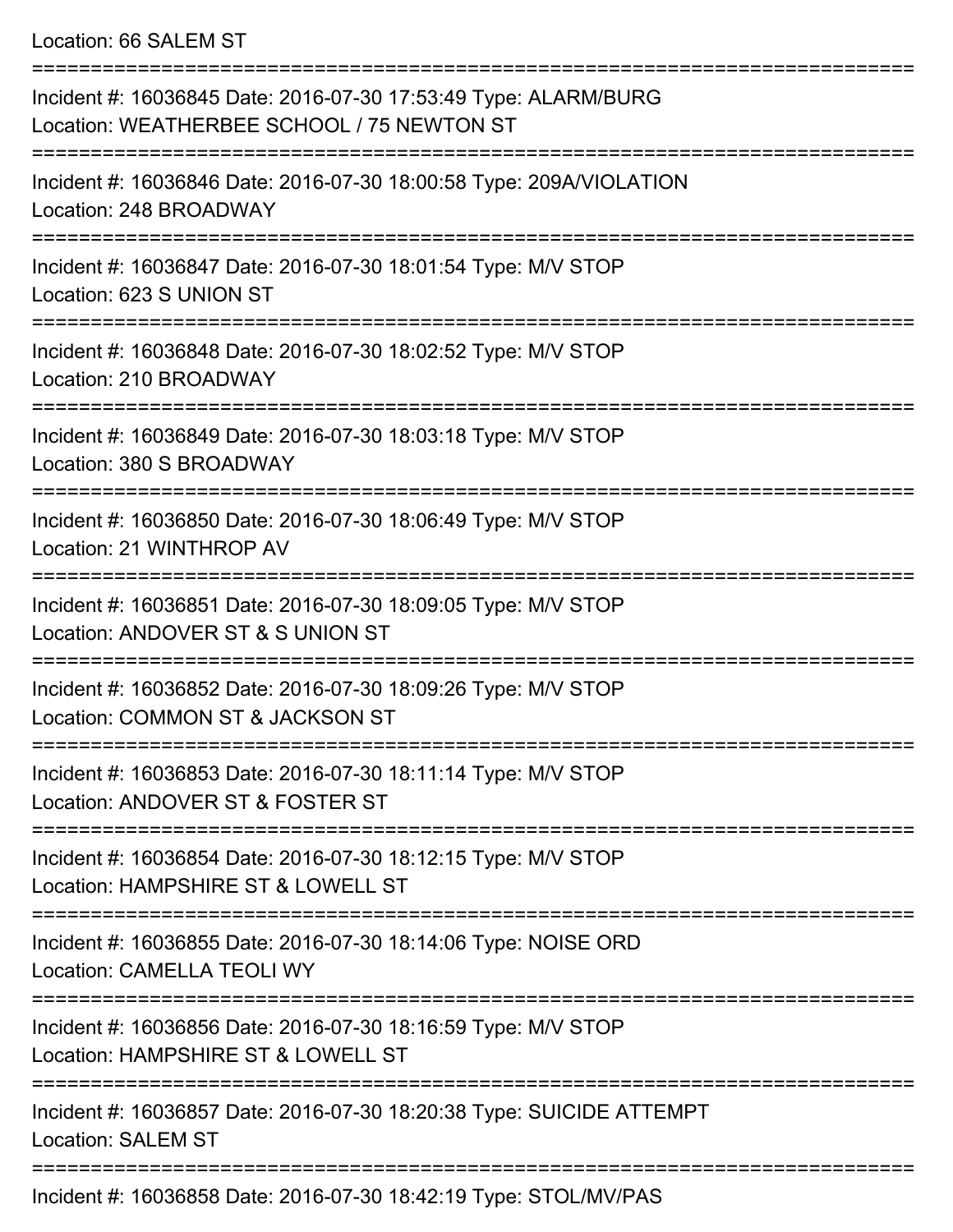| Incident #: 16036862 Date: 2016-07-30 18:43:34 Type: LOUD NOISE<br>Location: ROLLINS ST & WILLIAM ST        |
|-------------------------------------------------------------------------------------------------------------|
| Incident #: 16036859 Date: 2016-07-30 18:58:37 Type: DISTURBANCE<br>Location: ESSEX ST & NESMITH ST         |
| Incident #: 16036860 Date: 2016-07-30 18:59:27 Type: A&B PAST<br>Location: 350 HAVERHILL ST #6              |
| Incident #: 16036861 Date: 2016-07-30 19:00:24 Type: THREATS/PROG<br>Location: 90 BEACON ST                 |
| Incident #: 16036863 Date: 2016-07-30 19:01:22 Type: 911 HANG UP<br>Location: 162 BERNARD AV                |
| Incident #: 16036864 Date: 2016-07-30 19:02:51 Type: AUTO ACC/NO PI<br>Location: 5 S UNION ST               |
| Incident #: 16036866 Date: 2016-07-30 19:11:50 Type: LOUD NOISE<br>Location: 40 TOWER HILL ST               |
| Incident #: 16036865 Date: 2016-07-30 19:14:01 Type: ALARM/BURG<br>Location: DUNKIN DONUTS / 608 S UNION ST |
| Incident #: 16036867 Date: 2016-07-30 19:21:08 Type: AUTO ACC/NO PI<br>Location: WALGREENS / 135 BROADWAY   |
| Incident #: 16036868 Date: 2016-07-30 19:22:04 Type: NOISE ORD<br>Location: 201 BOXFORD ST                  |
| Incident #: 16036869 Date: 2016-07-30 19:22:21 Type: SUS PERS/MV<br>Location: 1 CANAL ST                    |
| Incident #: 16036870 Date: 2016-07-30 19:26:59 Type: MEDIC SUPPORT<br>Location: 14 HOBSON ST                |
| Incident #: 16036871 Date: 2016-07-30 19:29:04 Type: LOCKOUT<br>Location: 66 CENTRE ST                      |
| Incident #: 16036872 Date: 2016-07-30 19:32:14 Type: LOUD NOISE                                             |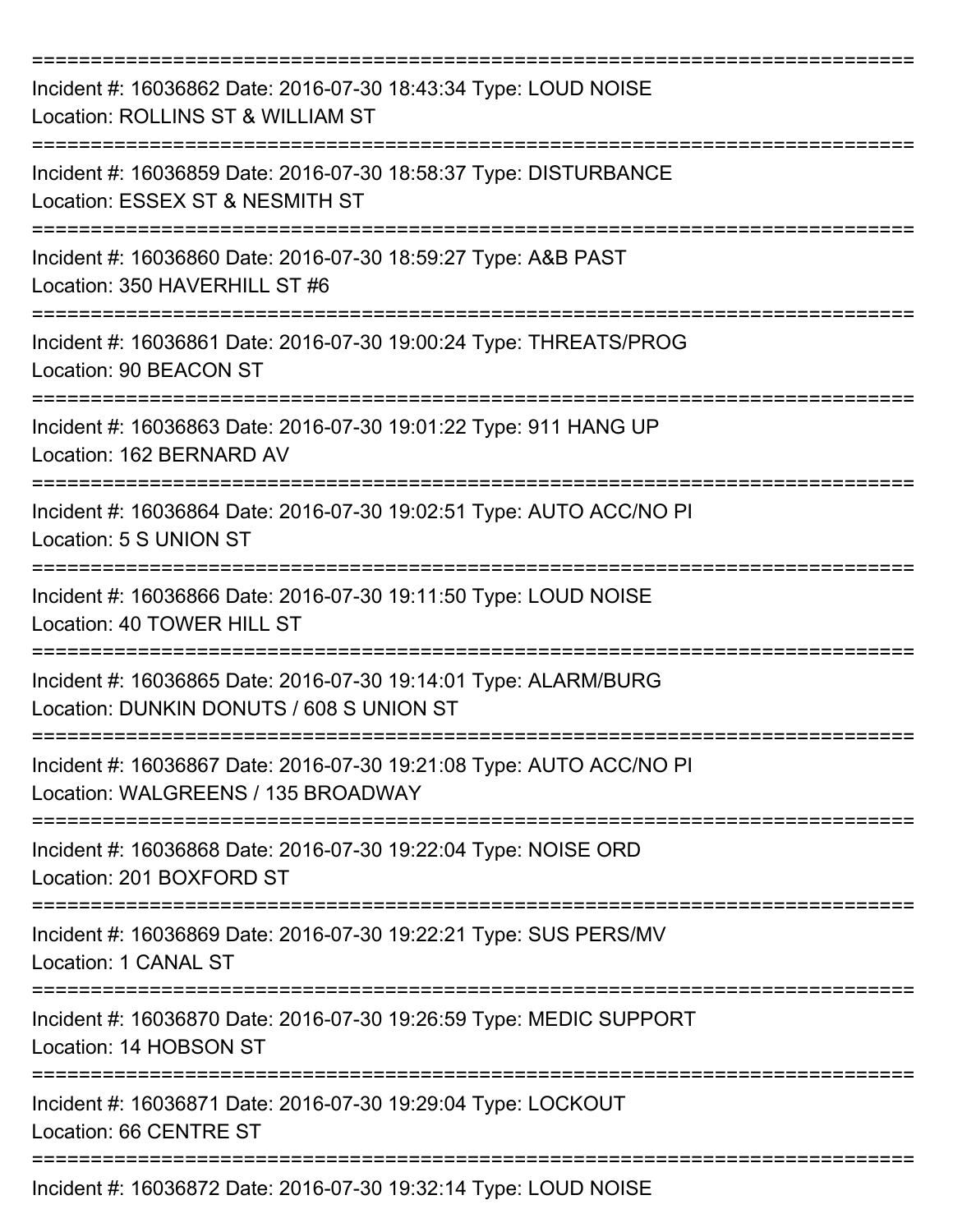| Incident #: 16036873 Date: 2016-07-30 19:40:00 Type: NOISE ORD<br>Location: 469 HIGH ST                                               |
|---------------------------------------------------------------------------------------------------------------------------------------|
| Incident #: 16036874 Date: 2016-07-30 19:40:12 Type: M/V STOP<br>Location: TREMONT ST & WEST ST                                       |
| Incident #: 16036875 Date: 2016-07-30 19:47:06 Type: NOISE ORD<br>Location: BOAT RAMP / null                                          |
| Incident #: 16036876 Date: 2016-07-30 19:50:40 Type: GENERAL SERV<br>Location: PLAYGROUND / WEST                                      |
| Incident #: 16036877 Date: 2016-07-30 19:53:06 Type: NOISE ORD<br>Location: 40 FOREST ST<br>=========                                 |
| Incident #: 16036878 Date: 2016-07-30 19:59:03 Type: ALARM/BURG<br>Location: UNITED METHODIST / 635 HAVERHILL ST<br>,---------------- |
| Incident #: 16036879 Date: 2016-07-30 20:04:22 Type: M/V STOP<br>Location: HOWARD ST & PLEASANT ST                                    |
| Incident #: 16036880 Date: 2016-07-30 20:06:47 Type: NOISE ORD<br>Location: 40 DURHAM ST                                              |
| Incident #: 16036881 Date: 2016-07-30 20:08:50 Type: NOISE ORD<br>Location: 482 HAVERHILL ST FL 1                                     |
| Incident #: 16036882 Date: 2016-07-30 20:13:33 Type: NOISE ORD<br>Location: HAFFNERS CAR WASH / 330 S BROADWAY                        |
| Incident #: 16036883 Date: 2016-07-30 20:37:01 Type: ALARM/BURG<br>Location: OLD HIGH SCHOOL / 233 HAVERHILL ST                       |
| Incident #: 16036884 Date: 2016-07-30 20:37:52 Type: NOISE ORD<br><b>Location: 42 WARREN ST</b>                                       |
| Incident #: 16036885 Date: 2016-07-30 20:51:20 Type: DISTURBANCE<br>Location: ARLINGTON CLUB / 564 HAMPSHIRE ST                       |
| Incident #: 16036886 Date: 2016-07-30 21:02:36 Type: NOISE ORD                                                                        |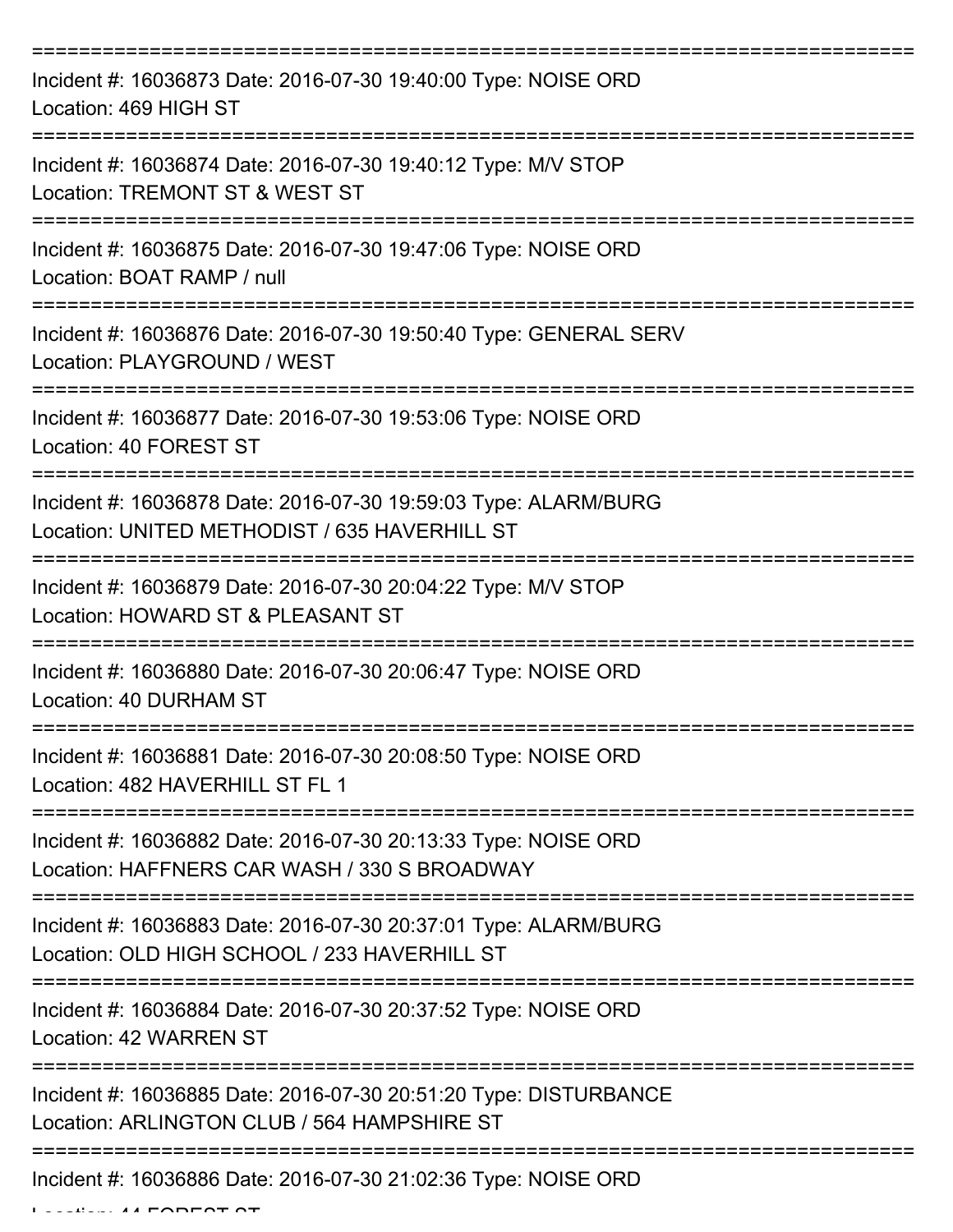| Incident #: 16036887 Date: 2016-07-30 21:04:15 Type: A&B PAST<br>Location: ESSEX ST & JACKSON ST                   |
|--------------------------------------------------------------------------------------------------------------------|
| Incident #: 16036888 Date: 2016-07-30 21:10:29 Type: ANIMAL COMPL<br>Location: 99 ANDOVER ST                       |
| Incident #: 16036889 Date: 2016-07-30 21:21:19 Type: SUS PERS/MV<br>Location: 10 DIAMOND ST                        |
| Incident #: 16036890 Date: 2016-07-30 21:29:27 Type: DISTURBANCE<br>Location: 276 ESSEX ST                         |
| Incident #: 16036891 Date: 2016-07-30 21:44:45 Type: NOISE ORD<br>Location: 196 FARNHAM ST                         |
| Incident #: 16036893 Date: 2016-07-30 21:54:34 Type: UNWANTEDGUEST<br>Location: 24 ROBINSON CT FL 1                |
| Incident #: 16036892 Date: 2016-07-30 21:54:38 Type: AUTO ACC/NO PI<br>Location: 329 HIGH ST                       |
| Incident #: 16036894 Date: 2016-07-30 21:56:56 Type: LOUD NOISE<br>Location: 29 OLIVE AV                           |
| Incident #: 16036895 Date: 2016-07-30 22:06:35 Type: NOISE ORD<br>Location: 147 BUTLER                             |
| Incident #: 16036896 Date: 2016-07-30 22:13:26 Type: SHOTS FIRED<br>Location: CROSS ST & MANCHESTER ST             |
| Incident #: 16036897 Date: 2016-07-30 22:18:04 Type: SUS PERS/MV<br>Location: AMES ST & ESSEX ST                   |
| Incident #: 16036898 Date: 2016-07-30 22:22:49 Type: NOISE ORD<br>Location: BUNKERHILL ST & FERN ST                |
| Incident #: 16036899 Date: 2016-07-30 22:28:27 Type: UNKNOWN PROB<br>Location: PARTHUM SCHOOL / 255 E HAVERHILL ST |
| Incident #: 16036900 Date: 2016-07-30 22:33:01 Type: FIGHT                                                         |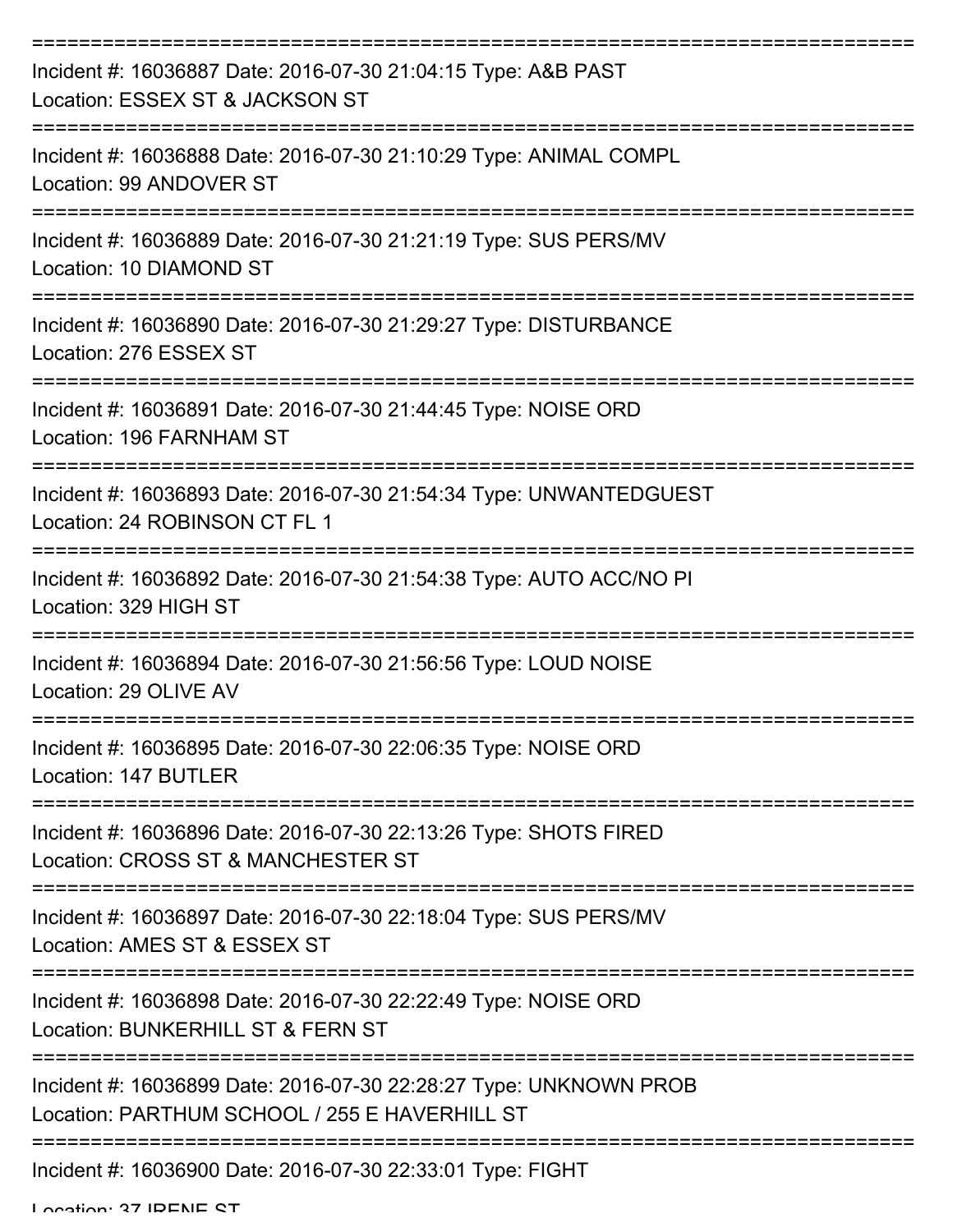| Incident #: 16036901 Date: 2016-07-30 22:37:31 Type: NOISE ORD<br>Location: 36 E HAVERHILL ST                                |
|------------------------------------------------------------------------------------------------------------------------------|
| Incident #: 16036903 Date: 2016-07-30 22:39:29 Type: MV/BLOCKING<br>Location: 83 ABBOTT ST                                   |
| Incident #: 16036902 Date: 2016-07-30 22:39:31 Type: NOISE ORD<br>Location: 201 BOXFORD ST                                   |
| Incident #: 16036904 Date: 2016-07-30 22:53:10 Type: NOISE ORD<br>Location: FLORENCE AV & HAVERHILL ST                       |
| Incident #: 16036905 Date: 2016-07-30 22:55:49 Type: MEDIC SUPPORT<br>Location: TRAIN STATION / 211 MERRIMACK ST             |
| Incident #: 16036906 Date: 2016-07-30 22:58:16 Type: NOISE ORD<br>Location: LOGAN ST                                         |
| Incident #: 16036907 Date: 2016-07-30 22:58:54 Type: NOISE ORD<br>Location: 12 PROSPECT WY                                   |
| Incident #: 16036908 Date: 2016-07-30 23:07:26 Type: NOISE ORD<br>Location: 59 EVERETT ST                                    |
| Incident #: 16036909 Date: 2016-07-30 23:16:53 Type: NOISE ORD<br>Location: BUTLER ST & MILTON ST                            |
| Incident #: 16036910 Date: 2016-07-30 23:17:58 Type: ALARM/HOLD<br>Location: RESD;GRISELDA MENDEZ978-397-3067 / 7 OAKLAND RD |
| Incident #: 16036912 Date: 2016-07-30 23:21:54 Type: NOISE ORD<br>Location: PARK ST & TENNEY ST                              |
| Incident #: 16036911 Date: 2016-07-30 23:22:15 Type: NOISE ORD<br>Location: 18 SHERMAN ST                                    |
| Incident #: 16036913 Date: 2016-07-30 23:23:10 Type: UNWANTEDGUEST<br>Location: 44 IRENE ST                                  |
| Incident #: 16036914 Date: 2016-07-30 23:23:18 Type: NOISE ORD<br>Location: 14-16 CONDUIT ST                                 |